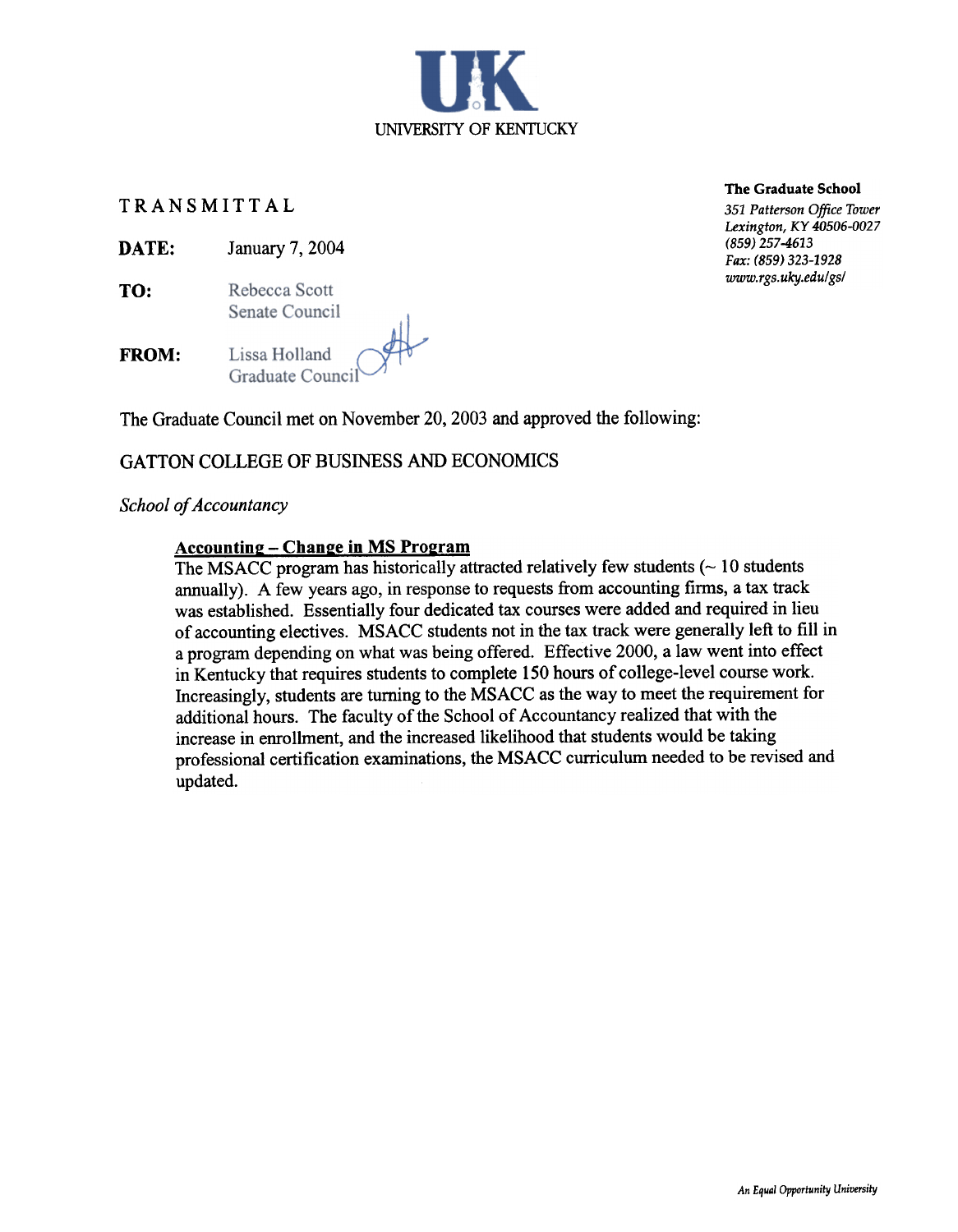# REQUEST FOR CHANGE IN MASTERS DEGREE PROGRAM

| Program:                                     | Master of Science in Accounting                                                            |                    |  |  |
|----------------------------------------------|--------------------------------------------------------------------------------------------|--------------------|--|--|
| Department/Division: Accountancy             |                                                                                            |                    |  |  |
| College:                                     | $\overline{B}$ & $\overline{E}$<br>of the Second Control                                   | Bulletin pp        |  |  |
| Degree Title (Old):                          | <u> Maria Alemania (h. 1958).</u><br>1900 - Johann British, margaretar amerikan (h. 1900). | Major (New):       |  |  |
| CIP Code:                                    |                                                                                            | <b>HEGIS</b> Code: |  |  |
| Accrediting Agency (if applicable):<br>AACSB |                                                                                            |                    |  |  |

# I. CHANGE(\$) IN PROGRAM REQUIREMENTS

..

|     |                                                                                                                                    | Current                                                                                                                                                                                                                              | Proposed |
|-----|------------------------------------------------------------------------------------------------------------------------------------|--------------------------------------------------------------------------------------------------------------------------------------------------------------------------------------------------------------------------------------|----------|
|     | Number of transfer credits allowed<br>(Graduate School limit: 9 hours or 25% of<br>coursework)                                     |                                                                                                                                                                                                                                      |          |
| 2.  | Residence requirement (if applicable)                                                                                              | <b>Contract Contract Contract Contract</b><br>a management of the state of the first                                                                                                                                                 |          |
| 3.  | Language(s) and/or skill(s) required                                                                                               |                                                                                                                                                                                                                                      |          |
| 4.  | Termination criteria                                                                                                               |                                                                                                                                                                                                                                      |          |
| 5.  | Plan A requirements*                                                                                                               |                                                                                                                                                                                                                                      |          |
| 6.  | Plan B requirements*                                                                                                               | <u>www.com and the direction of the second and the property of the second second and the second second and the second second second and second and second and second and second and second and second and second and second and </u> |          |
| 7.  | Distribution of course levels required<br>(At least one half must be at $600+$ level & two thirds<br>must be in organized courses) |                                                                                                                                                                                                                                      |          |
| 8.  | Required courses (if applicable)                                                                                                   | See attached<br>ya da tanggun da at sa s                                                                                                                                                                                             |          |
| 9.  | Required distribution of courses within program<br>(if applicable)                                                                 |                                                                                                                                                                                                                                      |          |
| 10. | Final examination requirements                                                                                                     |                                                                                                                                                                                                                                      |          |
|     |                                                                                                                                    |                                                                                                                                                                                                                                      |          |

\* If there is only one plan for the degree, plans involving a thesis (or the equivalent in studio work, etc.) should be discussed under Plan A and those not involving a thesis should be discussed under Plan B.

NOTE: To the extent that proposed changes in 5, 6 or 8 above involve the addition of courses in other programs, please submit correspondence from the other program(s) pertaining to the availability of such courses to your students.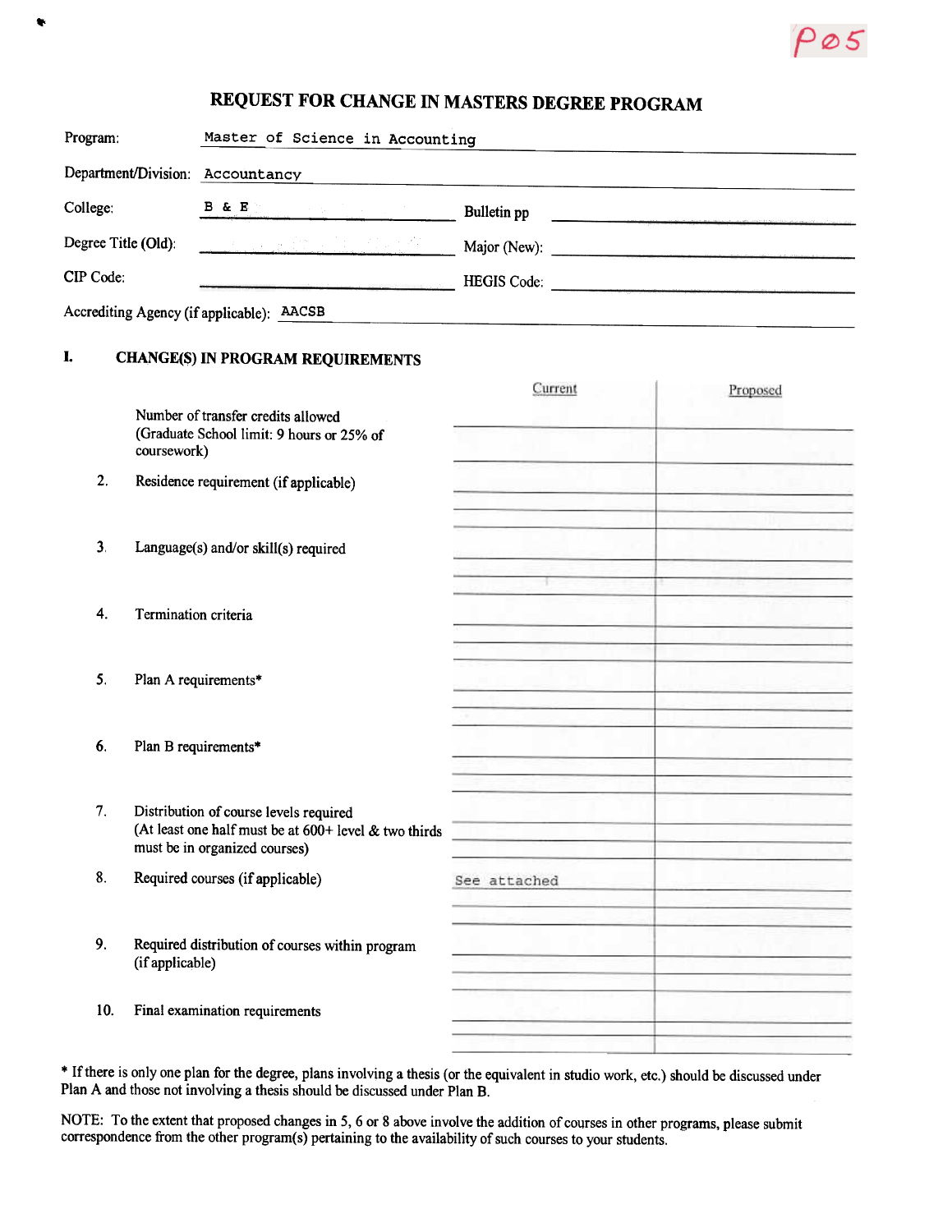#### REQUEST FOR CHANGE IN MASTERS DEGREE PROGRAM PAGE 2 of 2

11 Any other requirements not covered above

II. RATIONALE FOR CHANGE(S) If the rationale involves acc editation requirements, please include specific references to those requirements. <u>Se a</u> Signatures of Approva  $4.21$ Department Chair Date Withall Lion College  $.67$ **Date**  $S\cdot l-3$ Date of Notice to the Faculty \*Undergraduate Council Date **Date** \*University Studies annine.  $\frac{1}{\sqrt{2}}$ Date \*Graduate Council Academic Council for the Medical Center Date Senate Council Date of Notice to University Senate \*If applicable, as provided by the Rules of the University Senate

ACTION OTHER THAN APPROVAL

I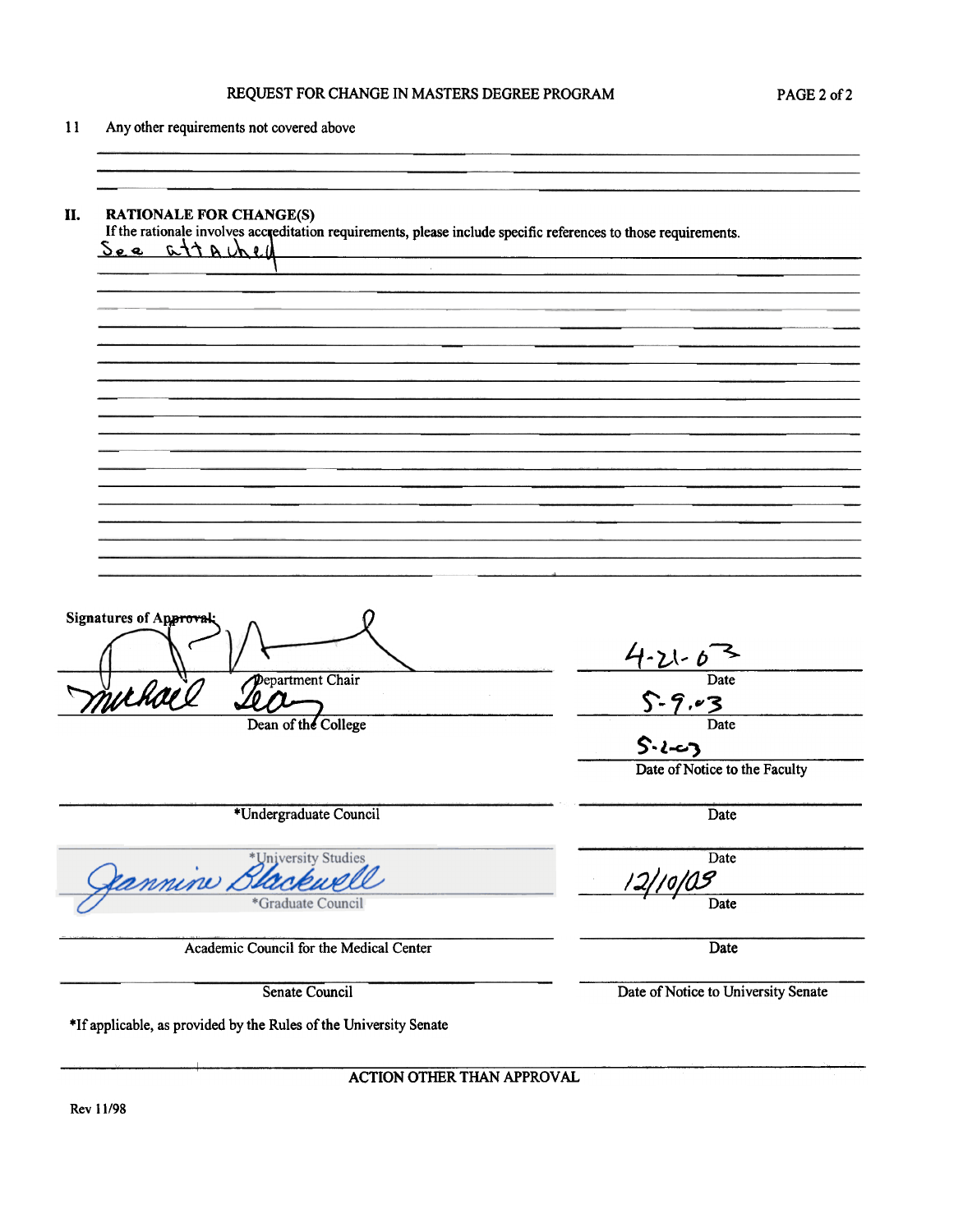### REQUEST FOR CHANGE IN MASTERS DEGREE PROGRAM MSACC

| I. #8:                                      |                                 |                                                |                                 |
|---------------------------------------------|---------------------------------|------------------------------------------------|---------------------------------|
| <b>CURRENT</b>                              |                                 | <b>PROPOSED</b>                                |                                 |
| Required (all students):                    |                                 | Required (all students):                       |                                 |
| <b>ACC 600</b>                              | Inquiry, Communication,         | <b>ACC 600</b>                                 | Inquiry, Communication,         |
| <b>ACC 601</b>                              | Research in Acct Theory         | <b>ACC 601</b>                                 | Research in Acct Theory         |
| <b>ACC 624</b>                              | Enterprise Information          |                                                |                                 |
| <b>FIN 645</b>                              | Corporate Investment            |                                                |                                 |
|                                             |                                 |                                                |                                 |
| <b>Required (Taxation)</b>                  |                                 | <b>Required (Taxation)</b>                     |                                 |
| <b>ACC 617</b>                              | <b>Selected Topics</b>          | <b>ACC 617</b>                                 | <b>Selected Topics</b>          |
| <b>ACC 627</b>                              | <b>Corporate Taxations</b>      | <b>ACC 627</b>                                 | <b>Corporate Taxations</b>      |
| <b>ACC 637</b>                              | <b>Taxation of Flow-through</b> | <b>ACC 637</b>                                 | <b>Taxation of Flow-through</b> |
| <b>ACC 647</b>                              | Multijurisdictional Tax         | <b>ACC 647</b>                                 | Multijurisdictional Tax         |
|                                             |                                 | <b>ACC 621</b>                                 | Understanding Fin. State. Or    |
|                                             |                                 | <b>ACC 624</b>                                 | Ent Info & Control Sys          |
| Elective (Taxation)                         |                                 | Elective (Taxation)                            |                                 |
| Two graduate-level courses outside of acct. |                                 | Three graduate-level courses outside of acct.  |                                 |
|                                             |                                 |                                                |                                 |
| Required (Fin'l Acct/Auditing)              |                                 | Required (Fin'l Acct/Systems)                  |                                 |
| <b>ACC 507</b>                              | Advance Topics in Tax           | ACC 516                                        | Adv Topics in Fin'l Rep         |
| One 600-level accounting elective           |                                 | <b>ACC 603</b>                                 | <b>Attest Function</b>          |
|                                             |                                 | <b>ACC 621</b>                                 | Understanding Fin. State.       |
|                                             |                                 | <b>ACC 624</b>                                 | Ent Info & Control Sys          |
|                                             |                                 | <b>DIS 622</b>                                 | Bus Data Sys Analysis & Des     |
| Elective (Fin'l Acct/Auditing)              |                                 | Elective (Fin'l Acct/Systems)                  |                                 |
| Four grad-level elective courses ^          |                                 | Three grad-level elective courses <sup>^</sup> |                                 |
| At least two at 600-level                   |                                 | At least one at 600-level                      |                                 |
| At least two outside of accounting          |                                 | One of these may be in accounting              |                                 |

# II. RATIONAL FOR CHANGE(S)

The MSACC program has historically attracted relatively few students  $($   $\sim$  10 students annually). A few years ago, in response to requests from accounting firms, a tax track was established. Essentially four dedicated tax courses were added and required in lieu of accounting electives. MSACC students not in the tax track were generally left to fill in a program depending on what was being offered. Effective 2000, a law went into effect in Kentucky that requires students to complete 150 hours of college-level course work. Increasingly, students are turning to the MSACC as the way to meet the requirement for additional hours. The faculty of the School of Accountancy realized that with the increase in enrollment, and the increased likelihood that students would be taking professional certification examinations, the MSACC curriculum needed to be revised and updated. The changes summarized in I. #8 reflect these changes.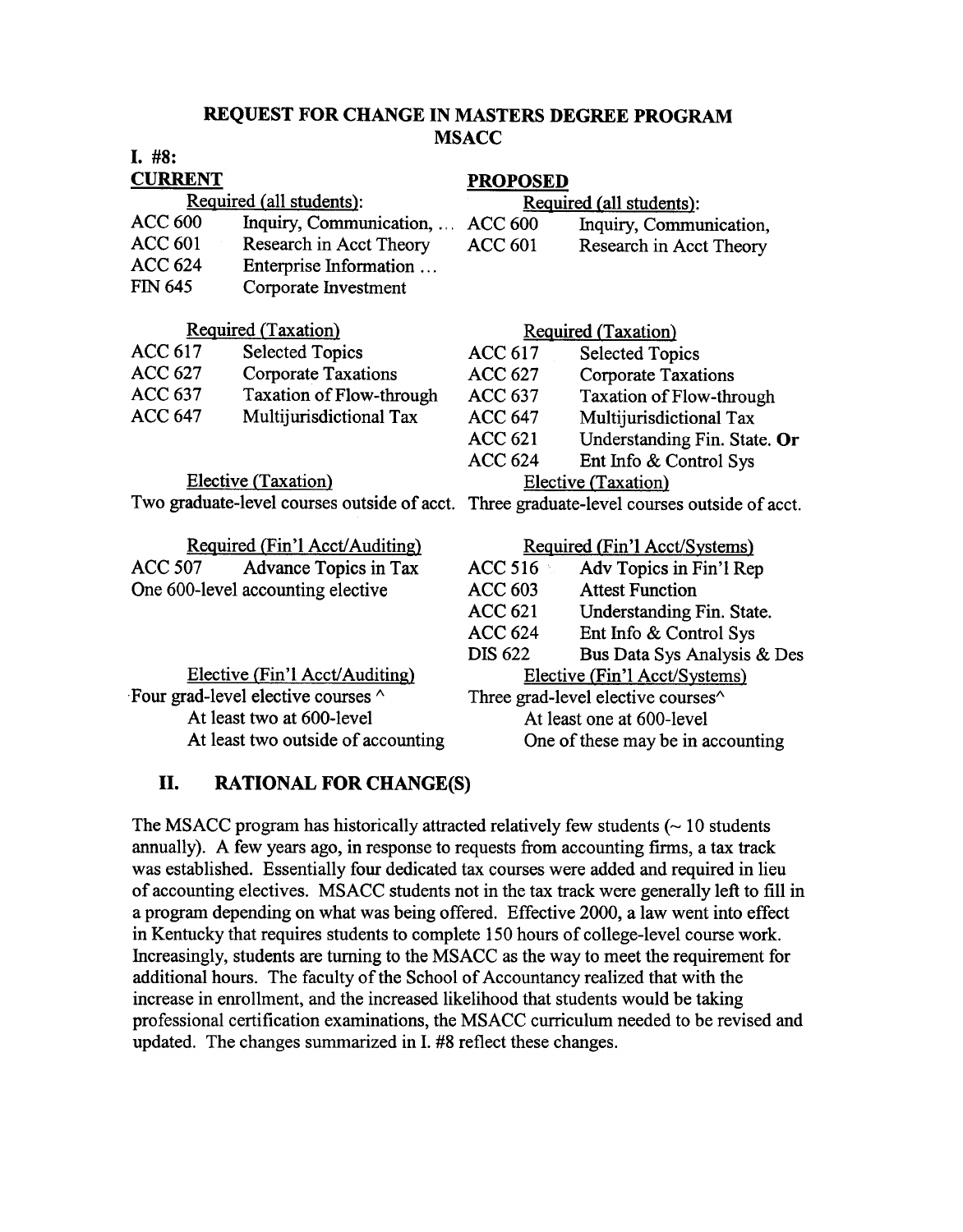



# Office of the Associate Dean

237 Gatton Business and Economics Building Lexington, KY 40506-0034 (859) 257-3592 Fax: (859) 257-3293 http://gatton.uky.edu

# MEMORANDUM

TO: Dr. Doug Kalika, Acting Dean The Graduate School

FROM: Mike Tearney, Associate Dean  $\mathcal{W}\llbracket \mathcal{W}\llbracket$ 

DATE: May 9, 2003

SUBJECT: M.S. in Accountancy Program

The Gatton College of Business and Economics recently approved the attached changes. Some of the changes are minor in nature and update the course descriptions to clarify prerequisites and to bring them in line with new course numbers.

There are also three new course changes and a Request for Change in Masters Degree Program. Please see Dr. Tom Howard's memo which explains in detail the proposed changes.

If you need any additional information, please contact Professor Tom Howard, Director of the School of Accountancy.

Attachment

**MAY 12 2003**